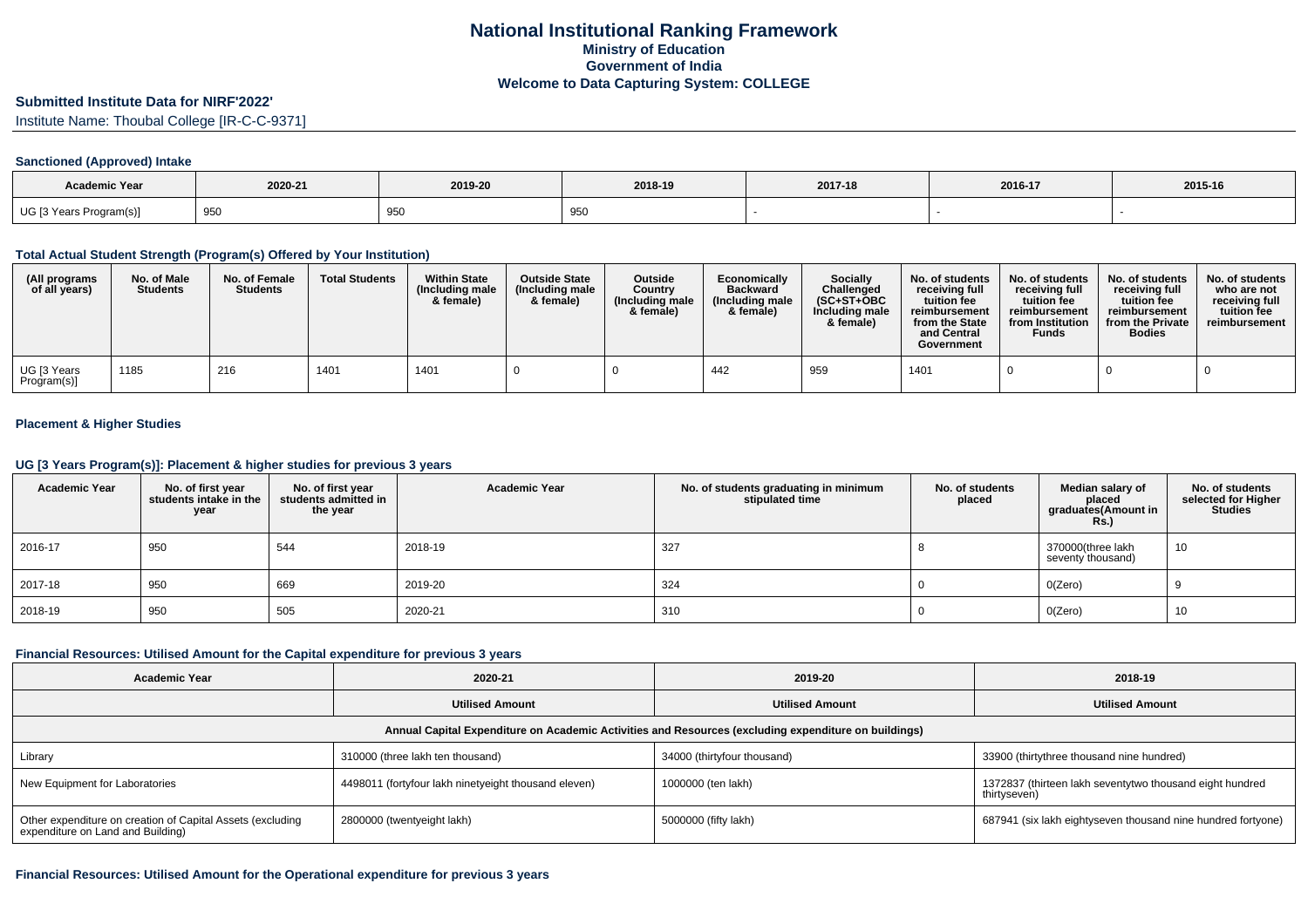| <b>Academic Year</b>                                                                                                                                                                            | 2020-21                                                                         | 2019-20                                                                                  | 2018-19                                                                  |  |  |  |  |  |  |  |
|-------------------------------------------------------------------------------------------------------------------------------------------------------------------------------------------------|---------------------------------------------------------------------------------|------------------------------------------------------------------------------------------|--------------------------------------------------------------------------|--|--|--|--|--|--|--|
|                                                                                                                                                                                                 | <b>Utilised Amount</b>                                                          | <b>Utilised Amount</b>                                                                   | <b>Utilised Amount</b>                                                   |  |  |  |  |  |  |  |
| <b>Annual Operational Expenditure</b>                                                                                                                                                           |                                                                                 |                                                                                          |                                                                          |  |  |  |  |  |  |  |
| Salaries (Teaching and Non Teaching staff)                                                                                                                                                      | 92273905 (nine crore twentytwo lakh seventythree thousand<br>nine hundred five) | 98793793 (nine crore eightyseven lakh ninetythree thousand<br>seven hundred ninetythree) | 93179600 (nine crore thirtyone lakh seventynine thousand six<br>hundred) |  |  |  |  |  |  |  |
| Maintenance of Academic Infrastructure or consumables and<br>other running expenditures (excluding maintenance of hostels<br>and allied services, rent of the building, depreciation cost, etc) | 2816555 (twentyeight lakh sixteen thousand five hundred<br>fiftyfive)           | 3083638 (thirty lakh eightythree thousand six hundred<br>thirtyeight)                    | 2838919 (twentyeight lakh thirtyeight thousand nine hundred<br>nineteen) |  |  |  |  |  |  |  |
| Seminars/Conferences/Workshops                                                                                                                                                                  | 100000 (one lakh)                                                               | 58605 (fiftyeight thousand six hundred five)                                             | 232565 (two lakh thirtytwo thousand five hundred sixtyfive)              |  |  |  |  |  |  |  |

# **PCS Facilities: Facilities of physically challenged students**

| 1. Do your institution buildings have Lifts/Ramps?                                                                                                         | Yes, less than 40% of the buildings |
|------------------------------------------------------------------------------------------------------------------------------------------------------------|-------------------------------------|
| 2. Do your institution have provision for walking aids, including wheelchairs and transportation from one building to another for<br>handicapped students? | Yes                                 |
| 3. Do your institution buildings have specially designed toilets for handicapped students?                                                                 | Not available                       |

# **Faculty Details**

| Srno           | Name                               | Age | Designation                                         | Gender | Qualification | Experience (In<br>Months) | <b>Currently working</b><br>with institution? | <b>Joining Date</b> | <b>Leaving Date</b>      | <b>Association type</b> |
|----------------|------------------------------------|-----|-----------------------------------------------------|--------|---------------|---------------------------|-----------------------------------------------|---------------------|--------------------------|-------------------------|
| $\mathbf{1}$   | O CHAOBA DEVI                      | 63  | Dean / Principal /<br>Director / Vice<br>Chancellor | Female | M. Phil       | 507                       | Yes                                           | 11-04-1979          | $\overline{\phantom{a}}$ | Regular                 |
| 2              | DR M SURESH<br><b>SINGH</b>        | 52  | <b>Assistant Professor</b>                          | Male   | Ph.D          | 280                       | Yes                                           | 24-02-1998          | ⊷.                       | Regular                 |
| 3              | S IBOYAIMA SINGH                   | 61  | Associate Professor                                 | Male   | M.A           | 444                       | Yes                                           | 16-09-1983          | $\overline{\phantom{a}}$ | Regular                 |
| 4              | DR VARENKAN<br><b>KEISHING</b>     | 35  | <b>Assistant Professor</b>                          | Male   | Ph.D          | 41                        | Yes                                           | 21-02-2018          | $\overline{\phantom{a}}$ | Regular                 |
| 5              | <b>MD SIRAJUDDIN</b>               | 54  | Associate Professor                                 | Male   | M.Sc.         | 298                       | Yes                                           | 27-01-1995          | ⊷.                       | Regular                 |
| 6              | CH SHYAMKESHO<br><b>SINGH</b>      | 55  | Associate Professor                                 | Male   | M.Sc.         | 355                       | Yes                                           | 01-12-1991          | $\overline{\phantom{a}}$ | Regular                 |
| $\overline{7}$ | DR K TEJRANI<br><b>DEVI</b>        | 60  | Associate Professor                                 | Female | Ph.D          | 306                       | Yes                                           | 25-02-1995          | $\overline{\phantom{a}}$ | Regular                 |
| 8              | DR AK<br>ASHAKUMAR<br><b>SINGH</b> | 46  | <b>Assistant Professor</b>                          | Male   | Ph.D          | 234                       | Yes                                           | 12-01-2007          | $\overline{\phantom{a}}$ | Adhoc / Contractual     |
| 9              | N SUSHILAL DEVI                    | 48  | <b>Assistant Professor</b>                          | Female | M. Phil       | 288                       | Yes                                           | 27-03-1998          | $\overline{\phantom{a}}$ | Regular                 |
| 10             | DR S<br>SARATKUMAR<br><b>SINGH</b> | 48  | <b>Assistant Professor</b>                          | Male   | Ph.D          | 283                       | Yes                                           | 19-12-1997          | $\overline{\phantom{a}}$ | Regular                 |
| 11             | DR KH JUGINDRO<br><b>SINGH</b>     | 58  | Associate Professor                                 | Male   | Ph.D          | 405                       | Yes                                           | 02-09-1987          | --                       | Regular                 |
| 12             | <b>MD LEHAJUDDIN</b>               | 51  | <b>Assistant Professor</b>                          | Male   | M. Phil       | 324                       | Yes                                           | 21-07-1994          | $\mathbf{u}$             | Regular                 |
| 13             | YUMNAM JENI<br><b>DEVI</b>         | 34  | <b>Assistant Professor</b>                          | Female | <b>NET</b>    | 41                        | Yes                                           | 22-02-2018          | $\overline{\phantom{a}}$ | Regular                 |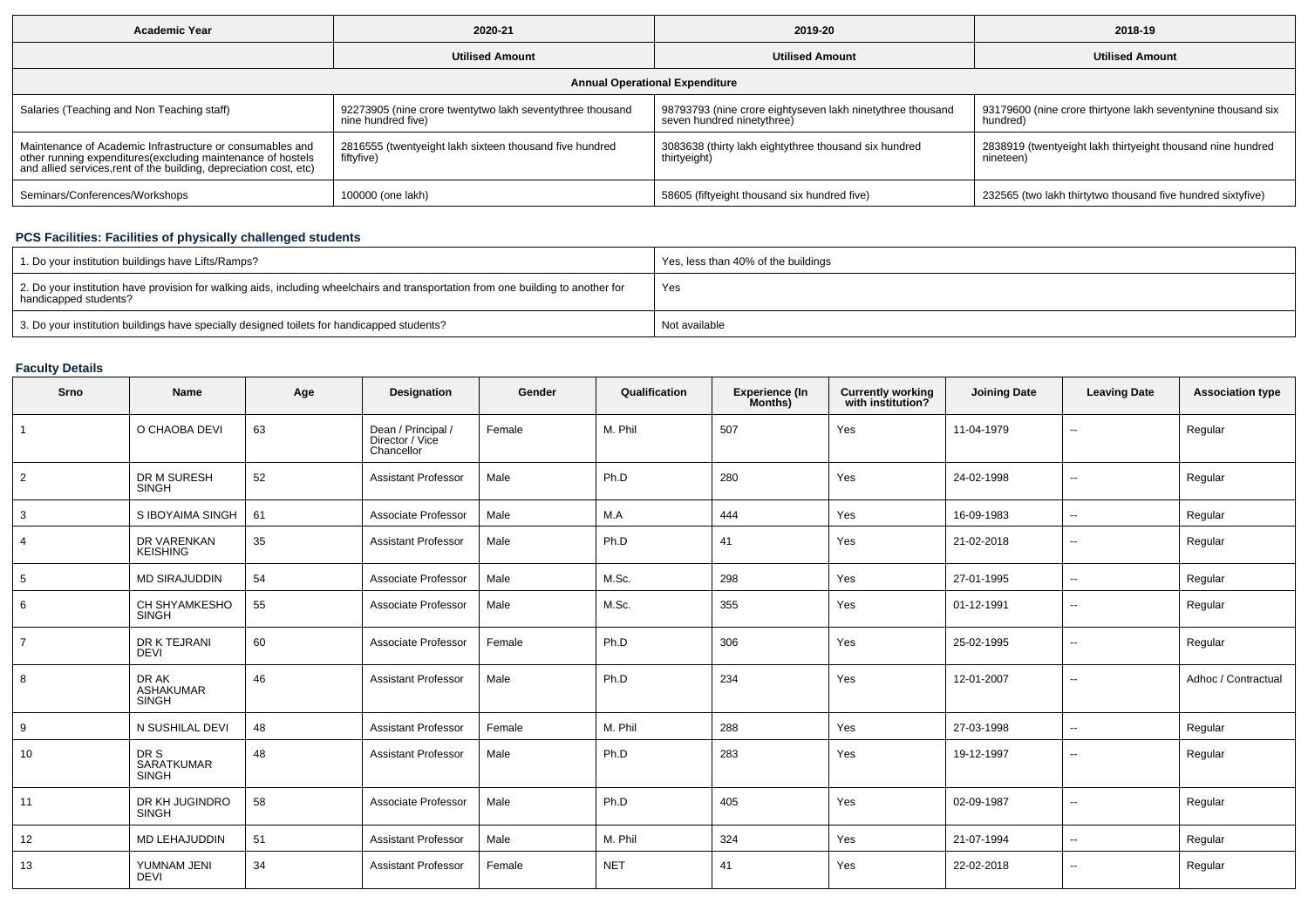| 14 | RK RAMANANDA<br><b>SINGH</b>       | 50 | <b>Assistant Professor</b> | Male   | M. Phil    | 288 | Yes | 13-10-1997 | $\sim$                   | Regular             |
|----|------------------------------------|----|----------------------------|--------|------------|-----|-----|------------|--------------------------|---------------------|
| 15 | N IBUNGO SINGH                     | 54 | <b>Assistant Professor</b> | Male   | M. Phil    | 283 | Yes | 19-12-1997 | $\sim$                   | Regular             |
| 16 | DR TH NAOR<br><b>SINGH</b>         | 58 | <b>Assistant Professor</b> | Male   | Ph.D       | 348 | Yes | 23-07-1992 | Ξ.                       | Regular             |
| 17 | DR S DHARMEN<br><b>SINGH</b>       | 51 | <b>Assistant Professor</b> | Male   | Ph.D       | 150 | Yes | 17-01-2009 | $\sim$                   | Regular             |
| 18 | KH IMO SINGH                       | 56 | Associate Professor        | Male   | M.Sc.      | 251 | Yes | 16-08-2000 | ш.                       | Regular             |
| 19 | L LUMINA DEVI                      | 41 | <b>Assistant Professor</b> | Female | <b>NET</b> | 150 | Yes | 17-01-2009 | $\sim$                   | Regular             |
| 20 | W MEMA DEVI                        | 62 | Associate Professor        | Female | M.A        | 417 | Yes | 21-09-1986 | $\overline{\phantom{a}}$ | Regular             |
| 21 | N SATYABATI DEVI                   | 62 | Associate Professor        | Female | M.A        | 285 | Yes | 07-10-1987 | $\sim$                   | Regular             |
| 22 | L HENARITA DEVI                    | 42 | <b>Assistant Professor</b> | Female | M. Phil    | 170 | Yes | 13-07-2009 | $\sim$                   | Adhoc / Contractual |
| 23 | N IBOBI SINGH                      | 59 | Associate Professor        | Male   | M.Sc.      | 359 | Yes | 05-08-1991 | $\sim$                   | Regular             |
| 24 | <b>MD WAHIDUR</b><br>RAHAMAN       | 57 | Associate Professor        | Male   | M. Phil    | 318 | Yes | 27-01-1995 | $\sim$                   | Regular             |
| 25 | <b>L ROMENDRO</b><br><b>SINGH</b>  | 51 | Associate Professor        | Male   | M.Sc.      | 309 | Yes | 27-10-1995 | $\sim$                   | Regular             |
| 26 | <b>KSH BASANTA</b><br><b>SINGH</b> | 62 | Associate Professor        | Male   | M.A        | 368 | Yes | 07-09-1987 | $\sim$                   | Regular             |
| 27 | T JOSHUA                           | 33 | <b>Assistant Professor</b> | Male   | <b>NET</b> | 41  | Yes | 21-02-2018 | $\sim$                   | Regular             |
| 28 | DR S BIDYASWOR<br><b>SINGH</b>     | 52 | <b>Assistant Professor</b> | Male   | Ph.D       | 288 | Yes | 10-05-2016 | $\sim$                   | Regular             |
| 29 | DR Y ANANDI DEVI                   | 54 | Associate Professor        | Female | Ph.D       | 344 | Yes | 09-11-1992 | $\sim$                   | Regular             |
| 30 | S JANENDRO<br><b>SINGH</b>         | 48 | <b>Assistant Professor</b> | Male   | M. Phil    | 285 | Yes | 07-10-1997 | $- -$                    | Regular             |
| 31 | DR MD ABDUL<br>SALAM               | 50 | <b>Assistant Professor</b> | Male   | Ph.D       | 255 | Yes | 07-10-1997 | $\overline{\phantom{a}}$ | Regular             |
| 32 | DR ASEM<br>SATYAVAMA DEVI          | 40 | <b>Assistant Professor</b> | Female | Ph.D       | 41  | Yes | 28-02-2018 | ۰.                       | Regular             |
| 33 | <b>MD ABDUL</b><br><b>KHALIQUE</b> | 51 | <b>Assistant Professor</b> | Male   | M. Phil    | 288 | Yes | 21-10-1997 | $\overline{a}$           | Regular             |
| 34 | TH IBOMCHA<br><b>SINGH</b>         | 53 | <b>Assistant Professor</b> | Male   | M. Phil    | 283 | Yes | 19-12-1997 | $\overline{\phantom{a}}$ | Regular             |
| 35 | DR M BINARANI<br>DEVI              | 63 | Associate Professor        | Female | Ph.D       | 402 | Yes | 21-01-1987 | $\overline{\phantom{a}}$ | Regular             |
| 36 | N NILLABABU<br><b>SINGH</b>        | 62 | <b>Assistant Professor</b> | Male   | MP.Ed.     | 487 | Yes | 31-12-2016 | $\overline{\phantom{a}}$ | Regular             |
| 37 | W JATISHWAR<br>SINGH               | 53 | Associate Professor        | Male   | M. Phil    | 312 | Yes | 29-07-1995 | $\sim$                   | Regular             |
| 38 | DR W INDRAJIT<br>SINGH             | 56 | Associate Professor        | Male   | Ph.D       | 309 | Yes | 27-10-1995 | $\sim$                   | Regular             |
| 39 | TH NABAKUMAR<br>SINGH              | 59 | Associate Professor        | Male   | M.A        | 362 | Yes | 27-03-1987 | $\sim$                   | Regular             |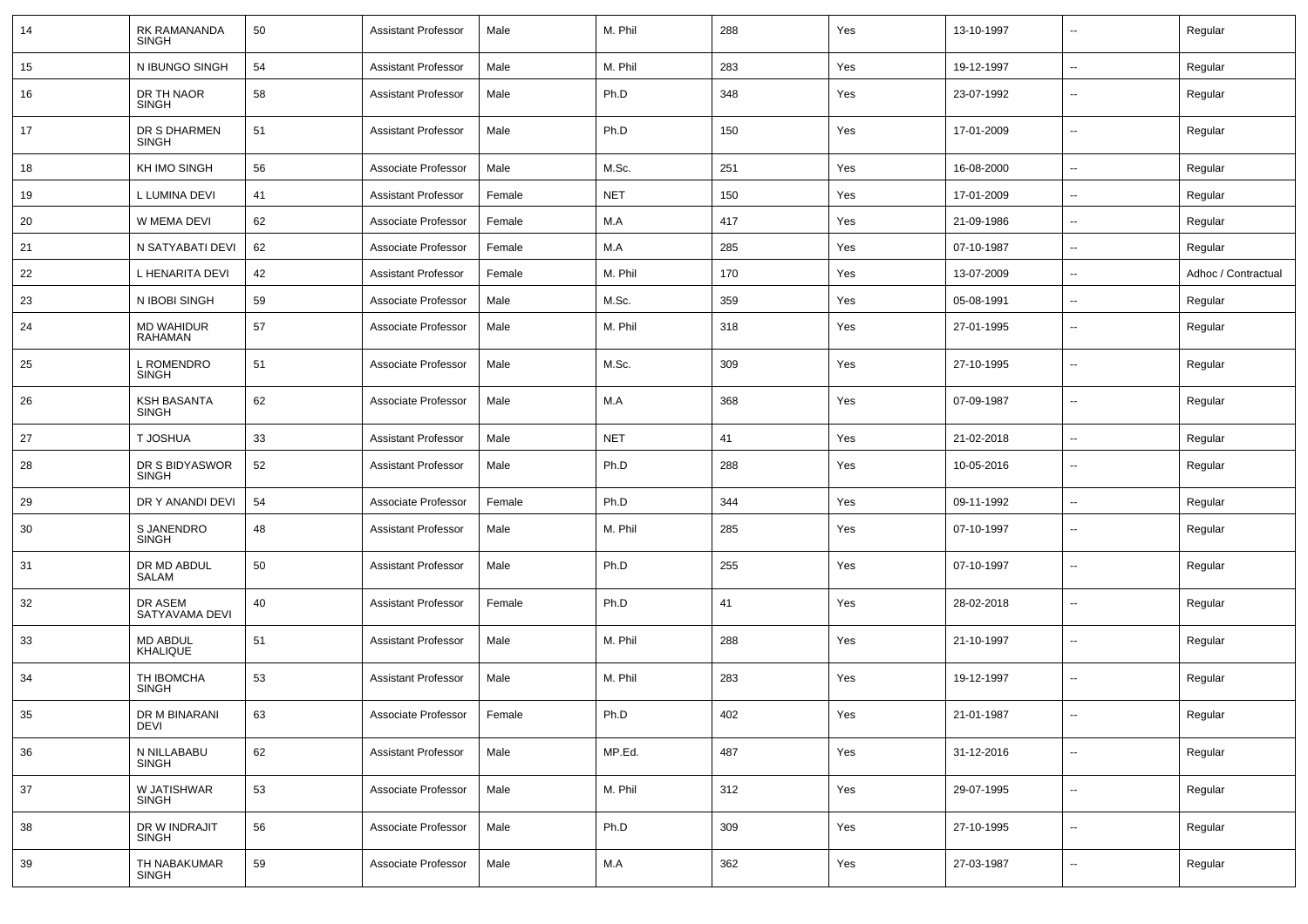| 40 | <b>NG NANDARANI</b><br><b>DEVI</b>         | 33 | <b>Assistant Professor</b> | Female | <b>NET</b> | 41  | Yes | 21-02-2018 | $\sim$                   | Regular |
|----|--------------------------------------------|----|----------------------------|--------|------------|-----|-----|------------|--------------------------|---------|
| 41 | S SUHASHINI DEVI                           | 63 | Associate Professor        | Female | M. Phil    | 490 | Yes | 06-09-1986 | $\sim$                   | Regular |
| 42 | L IBETHOI DEVI                             | 61 | Associate Professor        | Female | M. Phil    | 406 | Yes | 02-09-1987 | $\overline{\phantom{a}}$ | Regular |
| 43 | L SUNITIBALA DEVI                          | 58 | <b>Assistant Professor</b> | Female | M. Phil    | 285 | Yes | 07-10-1997 | $\overline{\phantom{a}}$ | Regular |
| 44 | MK WASHIMA<br>BEGUM                        | 33 | <b>Assistant Professor</b> | Female | <b>NET</b> | 41  | Yes | 21-02-2018 | --                       | Regular |
| 45 | DR TH TOMBA<br><b>SINGH</b>                | 52 | Associate Professor        | Male   | Ph.D       | 318 | Yes | 15-11-1995 | $\overline{\phantom{a}}$ | Regular |
| 46 | DR N SHARAT<br><b>SINGH</b>                | 56 | <b>Assistant Professor</b> | Male   | Ph.D       | 285 | Yes | 18-10-1997 | --                       | Regular |
| 47 | <b>GAIDINGAM</b><br><b>GOLMEI</b>          | 50 | <b>Assistant Professor</b> | Male   | <b>NET</b> | 225 | Yes | 19-02-2002 | $\overline{\phantom{a}}$ | Regular |
| 48 | DR AK<br><b>BIMOLNANDA</b><br><b>SINGH</b> | 39 | <b>Assistant Professor</b> | Male   | Ph.D       | 41  | Yes | 21-02-2018 | $\overline{\phantom{a}}$ | Regular |
| 49 | <b>RK BHOROT</b><br><b>SINGH</b>           | 59 | Associate Professor        | Male   | M. Phil    | 369 | Yes | 12-10-1990 | $\overline{\phantom{a}}$ | Regular |
| 50 | DR MD ABDUL<br>LATIF                       | 54 | Associate Professor        | Male   | Ph.D       | 313 | Yes | 16-06-1995 | $\sim$                   | Regular |
| 51 | DR KH<br>NABACHANDRA<br><b>SINGH</b>       | 59 | <b>Assistant Professor</b> | Male   | Ph.D       | 224 | Yes | 04-03-2002 | $\overline{\phantom{a}}$ | Regular |
| 52 | O PREMKUMAR<br><b>SINGH</b>                | 39 | <b>Assistant Professor</b> | Male   | <b>NET</b> | 41  | Yes | 21-02-2018 | --                       | Regular |
| 53 | DR H<br>MANORANJAN<br><b>SHARMA</b>        | 57 | Associate Professor        | Male   | Ph.D       | 313 | Yes | 05-10-1990 | $\overline{\phantom{a}}$ | Regular |
| 54 | DR L AKENDRAJIT<br><b>SINGH</b>            | 58 | Associate Professor        | Male   | Ph.D       | 343 | Yes | 12-12-1992 | $\sim$                   | Regular |
| 55 | DR L DEBENDRA<br><b>SINGH</b>              | 53 | Associate Professor        | Male   | Ph.D       | 286 | Yes | 15-11-1995 | $\sim$                   | Regular |
| 56 | <b>MD NAYIRUL</b><br><b>ISLAM</b>          | 39 | <b>Assistant Professor</b> | Male   | <b>NET</b> | 42  | Yes | 12-01-2018 | $\sim$                   | Regular |
| 57 | E MANIBALA DEVI                            | 59 | Associate Professor        | Female | M. Phil    | 344 | Yes | 10-11-1992 | $\sim$                   | Regular |
| 58 | DR W TOMBA<br><b>SIGNH</b>                 | 56 | <b>Assistant Professor</b> | Male   | Ph.D       | 285 | Yes | 18-10-1997 | --                       | Regular |
| 59 | KH ANANDKUMAR<br><b>SINGH</b>              | 34 | <b>Assistant Professor</b> | Male   | <b>NET</b> | 41  | Yes | 12-01-2018 | $\sim$                   | Regular |
| 60 | N NABAKESHORE<br><b>SINGH</b>              | 53 | <b>Assistant Professor</b> | Male   | M. Phil    | 287 | Yes | 14-08-1997 | $\sim$                   | Regular |
| 61 | DR M DAMUDOR<br><b>SINGH</b>               | 46 | <b>Assistant Professor</b> | Male   | Ph.D       | 150 | Yes | 17-01-2009 | $\sim$                   | Regular |
| 62 | <b>BUCHI</b><br>MAYANGLAMBAM               | 32 | <b>Assistant Professor</b> | Male   | <b>NET</b> | 41  | Yes | 21-02-2018 | $\sim$                   | Regular |
| 63 | S DIJAMANI SINGH                           | 58 | Associate Professor        | Male   | M.Sc.      | 387 | Yes | 01-04-1989 | $\sim$                   | Regular |